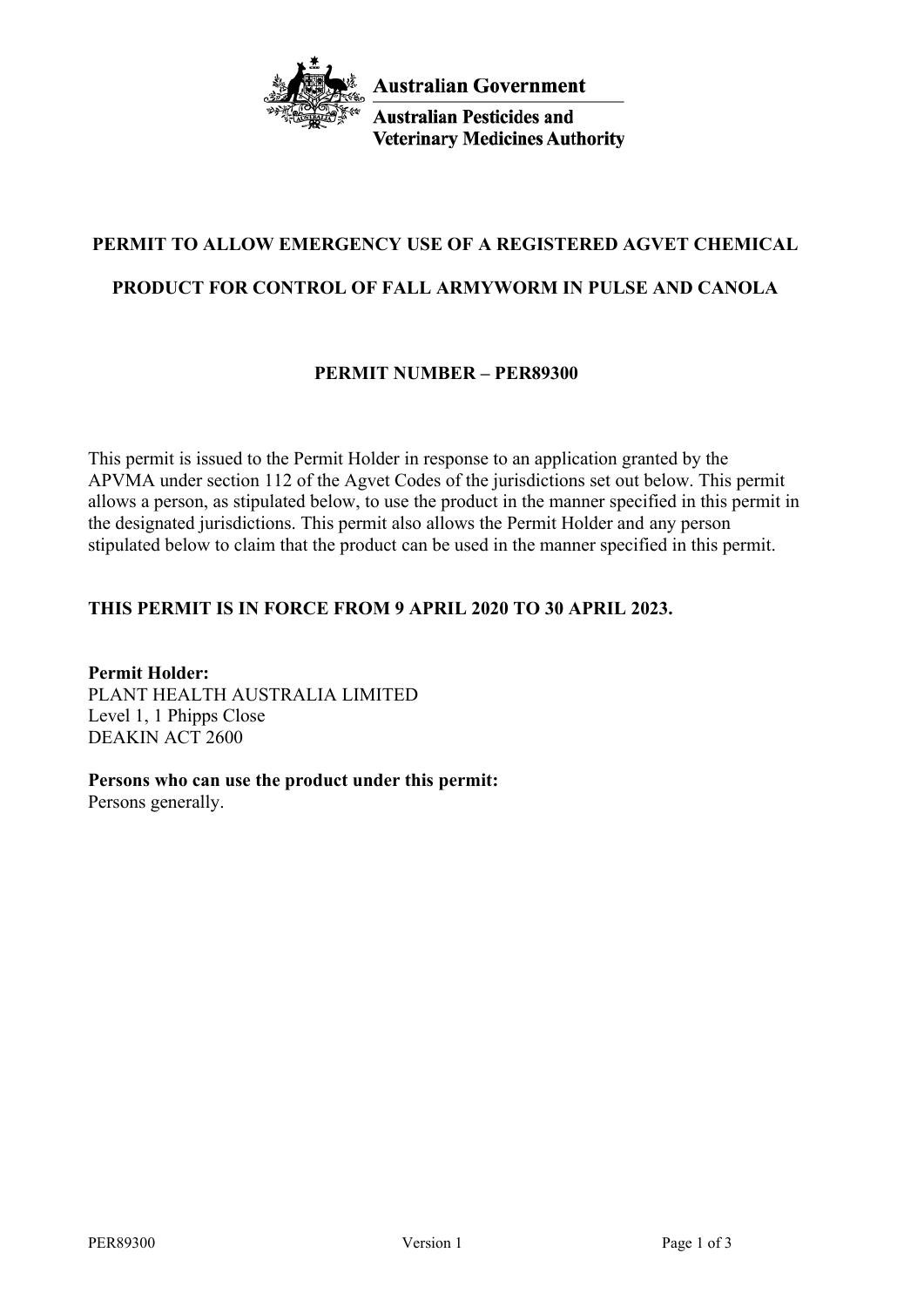## **CONDITIONS OF USE**

### **Products to be used:**

AFFIRM INSECTICIDE (APVMA No. 51321) Containing: 17 g/L EMAMECTIN present as EMAMECTIN BENZOATE as the only active constituent.

#### **RESTRAINT:**

Comply with all restraints on the product label. DO NOT use on canola grown as a forage crop. DO NOT use on dual-use canola prior to grazing.

#### **Directions for Use:**

| Crop                   | <b>Pest</b>             | Rate          |
|------------------------|-------------------------|---------------|
| Canola                 | Fall Armyworm           | 450-700 mL/ha |
| (for grain production) | (Spodoptera frugiperda) |               |
|                        |                         |               |
| Pulse                  |                         |               |
|                        |                         |               |
|                        |                         |               |

#### **Critical Use Comments:**

- Apply a maximum of 2 foliar applications with a boomspray or aircraft when infestation of fall armyworm requires treatment.
- DO NOT apply earlier than 7 days after previous application.
- Apply in a ground spray volume of 80-100L/ha for pulses and 100L/ha for canola. Apply in a spray volume of 20 L/ha for aerial application for pulses and canola.
- Add a non-ionic surfactant at the recommended label rate.
- Refer to the Insecticide Resistance Management statement on the product label to prevent or delay the development of insecticide resistance to Group 6 compounds such as emamectin.
- Regularly scout crops to monitor for eggs and larvae.
- Treat when pests appear, targeting eggs at hatch or small larvae (prior to third instar stage) before the pest becomes entrenched
- Repeat application depending on infestation but DO NOT exceed the maximum number of applications or contravene the retreatment interval for each crop.
- Ensure adequate spray penetration to obtain effective control of the pest.

#### **Withholding Period:**

Pulses:

Harvest: DO NOT harvest for 21 days after application Grazing: DO NOT graze or cut for stock food for 14 days after application.

Canola:

Harvest: DO NOT harvest for 14 days after application Grazing: DO NOT graze or cut for stock food for 21 days after application.

#### **Jurisdiction:**

All States and Territories, except VIC.

Note: Victoria is not included in this permit, as their Control-of-Use legislation means a permit is not required to legalise this off-label use in that State.